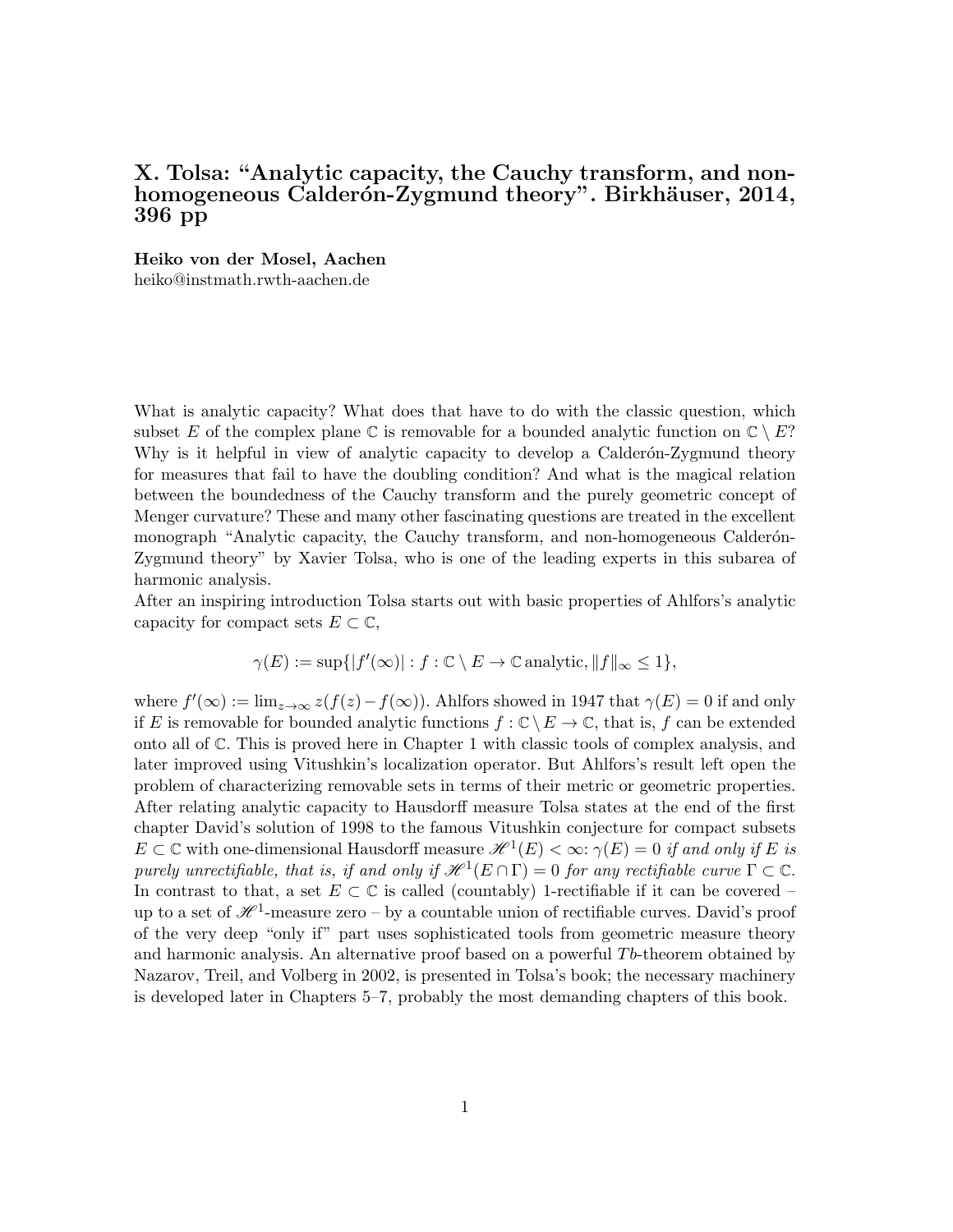The second chapter contains the very useful Calderón-Zygmund theory for non-doubling measures with all the necessary covering lemmas, the various maximal operators, and some standard estimates for singular integral operators. The actual Calderon-Zygmund decomposition is applied to prove the weak  $(1, 1)$ -boundedness of Calderón-Zygmund operators, and one learns about Cotlar's inequality for non-doubling measures proven by Nazarov, Treil, and Volberg in 1998. Here, as in many other places, Tolsa provides elegant alternative arguments taken from his own original papers. Based on a Whitney decomposition of open sets, Tolsa presents a version of the "good-lambda-method" for non-doubling measures, which is a powerful tool to prove the  $L^p$ -boundedness of singular integral operators.

The Menger curvature  $c(x, y, z)$  defined as the inverse of the circumcircle radius of pairwise disjoint points  $x, y, z \in \mathbb{C}$  is discussed in the third chapter, and after a few simple estimates and illuminating explicit calculations for three example sets, Tolsa establishes in an efficient way the magic relation between the Cauchy transform  $\mathcal{C}(\mu)(x) := \int (y - x)^{-1} d\mu(y)$  and (integrated) Menger curvature

$$
c^{2}(\mu) := \int \int \int c^{2}(x, y, z) d\mu(x) d\mu(y) d\mu(z)
$$

of a finite Radon measure  $\mu$  on  $\mathbb C$  with linear growth:

$$
\|\mathcal{C}_{\epsilon}(\mu)\|_{L^2(\mu)}^2 = \frac{1}{6}c_{\epsilon}^2(\mu) + O(\mu(\mathbb{C})),
$$

where the index  $\epsilon$  indicates suitable truncations to cut out the singularities on the respective diagonals. This connection, originally discovered by Melnikov and exploited by Melnikov and Verdera in 1995, is used later in the book several times; here, in the third chapter, e.g., to present a new proof of the T1-theorem for the Cauchy singular operator giving three equivalent conditions for the mapping  $f \mapsto \mathcal{C}_{\mu}(f) := \mathcal{C}(f\mu)$  to be bounded on  $L^2$ , one of them in terms of Menger curvature on squares. By means of additional basic estimates for pointwise Menger curvature Tolsa proceeds to prove the  $L^2$ -boundedness of the Cauchy transform  $\mathcal{C}_{\mathscr{H}^1\sqcup\Gamma}$  on Lipschitz graphs  $\Gamma\subset\mathbb{C},$  and also on so-called AD-regular curves  $\Gamma \subset \mathbb{C}$  characterized by the upper Ahlfors regularity condition

$$
\mathcal{H}^{1}(\Gamma \cap B_{r}(x)) \le c_{0}r \quad \text{for all } x \in \mathbb{C} \text{ and all } r > 0.
$$

Peter Jones's famous traveling salesman theorem of 1990 is only mentioned, but Jones's  $\beta$ -numbers, as a scale invariant measure on how well one-dimensional sets can be approximated by straight lines, are discussed in more detail; in particular, how to bound Menger curvature in terms of  $\beta$ -numbers – again with a tricky but quite elementary proof. This can be used to sharpen the  $L^2$ -estimates for the Cauchy transform on Lipschitz graphs following ideas of Murai (1986).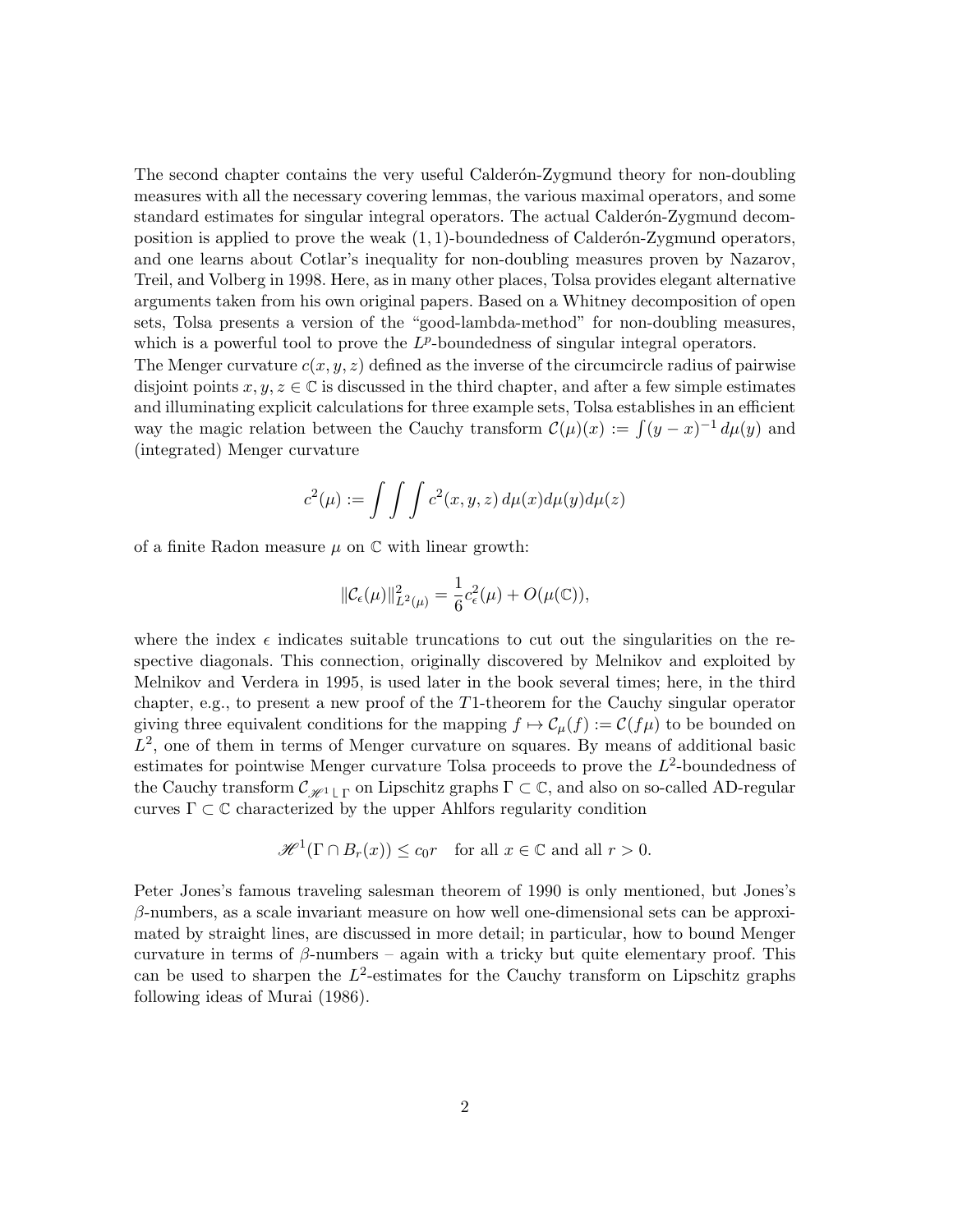The fourth chapter is devoted to the detailed study of an alternative notion of capacity,  $\gamma_{+}(E)$  of compact subsets  $E \subset \mathbb{C}$ , defined as

$$
\gamma_+(E) := \sup \{ \mu(E) : \text{supp}(\mu) \subset E, \, \|\mathcal{C}(\mu)\|_{L^\infty} \le 1 \}.
$$

Although this concept appears already in Murai's book [2] in 1988, it is Tolsa's great achievement to turn this capacity into a central and mighty tool in harmonic analysis. Tolsa could show in 2003 that analytic capacity  $\gamma(E)$  and  $\gamma_+(E)$  are, in fact, comparable quantities, the proof of which is deferred to Chapter 6, since it uses the deep  $Tb$ -theorem of Nazarov, Treil, and Volberg (2002) discussed in detail in Chapter 5. But already the fourth chapter contains a lot of very nice results. To start with, after preliminaries about convolutions, Tolsa uses a kind of representation inequality for Borel sets of Davie and Øksendal (1982) in the rather abstract setting of Radon measures on Hausdorff spaces, to obtain specifically for Radon measures with linear growth on  $\mathbb C$  a dual form of the weak  $(1, 1)$ -inequality for the Cauchy transform. As a now relatively straightforward application Tolsa proves the Denjoy conjecture saying that a compact subset of a rectifiable curve in C has positive analytic capacity if and only if it has positive one-dimensional Hausdorff measure. It also follows quickly that any set  $E \subset \mathbb{C}$  with  $\mathcal{H}^1(E) < \infty$  and  $\gamma_+(E) = 0$ is purely unrectifiable. Of central importance are several different characterizations of the alternative capacity  $\gamma_+(E)$  in terms of suprema of the total variations of Radon measures under different constraints on either their truncated Cauchy transforms or their Menger curvatures, one of which immediately implies the countably semiadditivity of  $\gamma_+$ . By means of Verdera's potential, the sum of the radial maximal function and pointwise Menger curvature, even a few more useful characterizations of  $\gamma_+(E)$  are established, again based on elementary estimates for Menger curvature.

Tolsa's very elegant style throughout the whole book may be exemplarily described in his proof of the dual characterization of  $\gamma_+$  as the infimum of total variations of positive Radon measures whose Verdera potential is pointwise above 1. For this, Tolsa considers first elementary length measures on coordinate grids of squares, with internal concentric segments parallel to the coordinate axes, and he proves estimates for their Menger curvature at different points. Then he uses a nice variational argument to find maximizers of the quotient  $\|\mu\|^2/(\|\mu\| + c^2(\mu))$ , where  $\|\mu\|$  denotes the total variation and  $c^2(\mu)$  the (integrated) Menger curvature of a Radon measure  $\mu$  supported on a finite collection of such segments. This maximizing measure satisfies particularly simple estimates on Menger curvature from above, and on Verdera's potential from below, which is proven by an elementary variational inequality. And it is these estimates that qualify this maximizing measure as a useful comparison measure to prove the dual characterization. Towards the end of Chapter 4 Tolsa reproves Denjoy's conjecture with a better quantitative lower bound on  $\gamma_{+}(E)$  that is derived by a clever combination of Frostman's lemma with Jones's traveling salesman theorem and the relation between  $\beta$ -numbers and Menger curvature. Computing  $\gamma_+$  for an explicit Cantor set shows that this lower bound is indeed sharp. The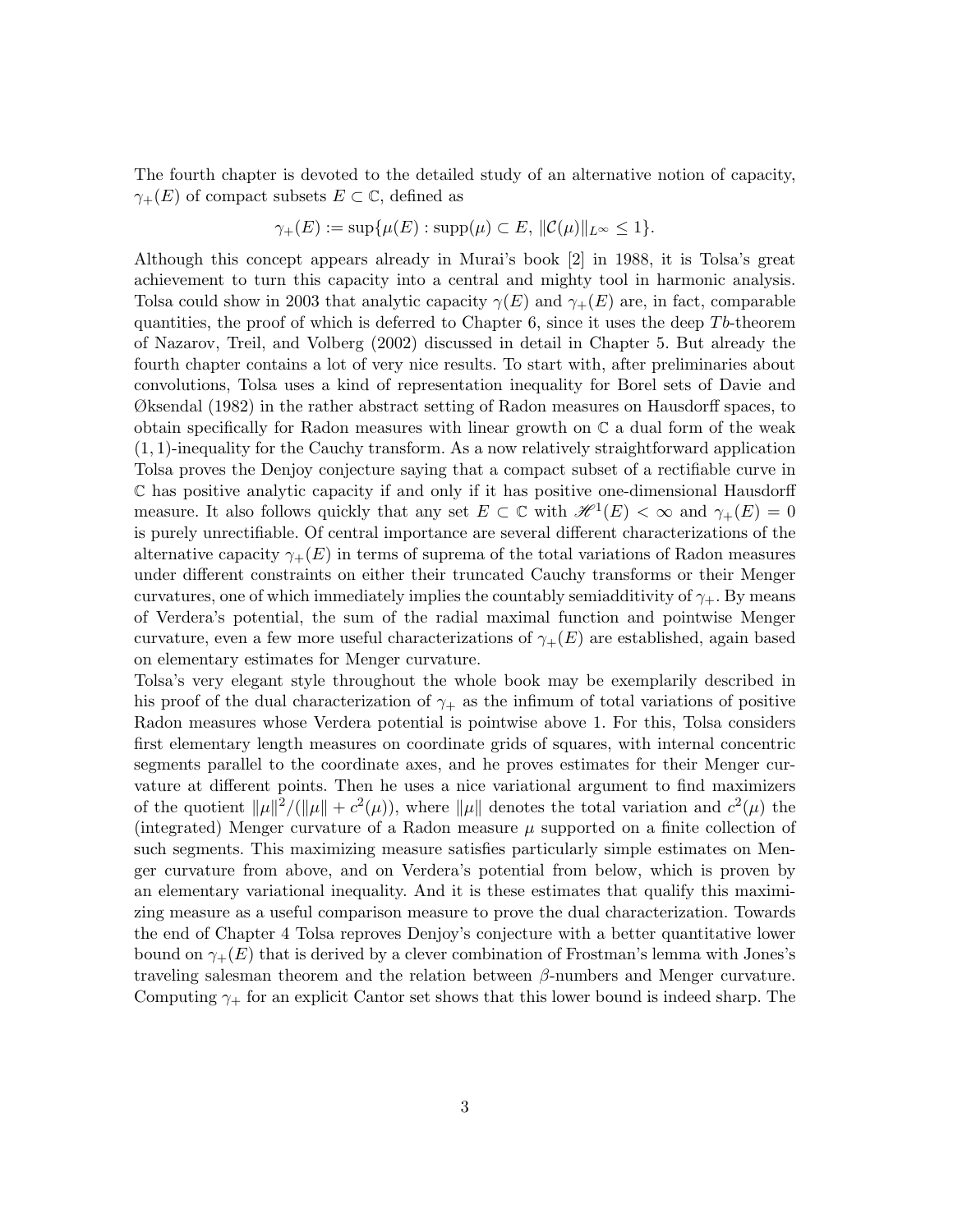fourth chapter concludes with a brief discussion on how Verdera's potential is related to Riesz capacity which itself turns out to serve as a lower bound for  $\gamma_+$  on compact subsets of the complex plane.

In Chapter 5 Tolsa gives a fully detailed proof of the deep  $Tb$  theorem of Nazarov, Treil, and Volberg, that he needs later to establish the comparability of the two capacities  $\gamma$  and  $\gamma_+$ . Although restricted to the Cauchy transform instead of more general singular integral operators that are treated, e.g., in Volberg's book [3] of 2003, the arguments presented here do not build on the relations between the Cauchy transform and Menger curvature and may be adapted to treat the more general case. It would go way beyond the scope of this review to describe this very deep result and its long proof, but let me point out that Nazarov, Treil, and Volberg used an ingenious decomposition of dyadic lattices to bound the so-called Θ-suppressed singular integral operator (in Tolsa's case the Θ-suppressed Cauchy transform), where the usual kernel is regularized by a Lipschitz function in the denominator. For particular such Lipschitz regularizations bounded from below by the distance to two dyadic lattices, Tolsa shows in every detail, how to obtain  $L^2$ -bounds on the Θ-suppressed Cauchy transform on "good" functions, a notion which in turn is defined by a subtle Martingale decomposition. This proof alone takes more than 20 pages, and belongs, as mentioned before, to the most technical parts of the book.

Before proving the comparability of the two capacities  $\gamma$  and  $\gamma_+$  in Chapter 6, Tolsa points out two immediate consequences. A compact set  $E \subset \mathbb{C}$  is not removable for bounded analytic functions if and only if E supports a non-vanishing Radon measure with linear growth and finite Menger curvature. Secondly, since  $\gamma_+$  is countably subadditive, so is  $\gamma$ . Tolsa also proves first a weaker version of his comparability estimate due to David, saying that a compact subset of the complex plane with finite one-dimensional Hausdorff measure and positive analytic capacity  $\gamma$  must have also positive capacity  $\gamma_+$ . This simpler form (because of finite length of the set  $E$ ) reveals clearly how to use the deep Theorem of Nazarov, Treil, and Volberg, and in this situation, it is indeed easier to verify all assumptions of that theorem by means of the results of Chapter 4. This model case is accompanied by a very instructive sketch of proof for Tolsa's full comparability result, before actually going into all the technical details needed to verify all assumptions of the  $Tb$  theorem. Chapter 6 closes with two nice applications in complex analysis. First he proves a general estimate for the Cauchy integral,

$$
\left| \int_{\partial G} f(z) \, dz \right| \le c(G) \|f\|_{\infty} \gamma(E)
$$

for bounded and holomorphic functions on  $(G \setminus E) \subset \mathbb{C}$ , for a compact subset E of G, under fairly mild conditions on the boundary  $\partial G$ , and secondly, he presents an alternative proof of the  $L^2$ -boundedness of the Cauchy transform on AD-regular curves.

The central issue of Chapter 7 is the deep rectifiability theorem of David and Léger of 1999: An  $\mathscr{H}^1$ -measurable subset  $E \subset \mathbb{C}$  with  $\mathscr{H}^1(E) < \infty$  and with finite Menger curvature is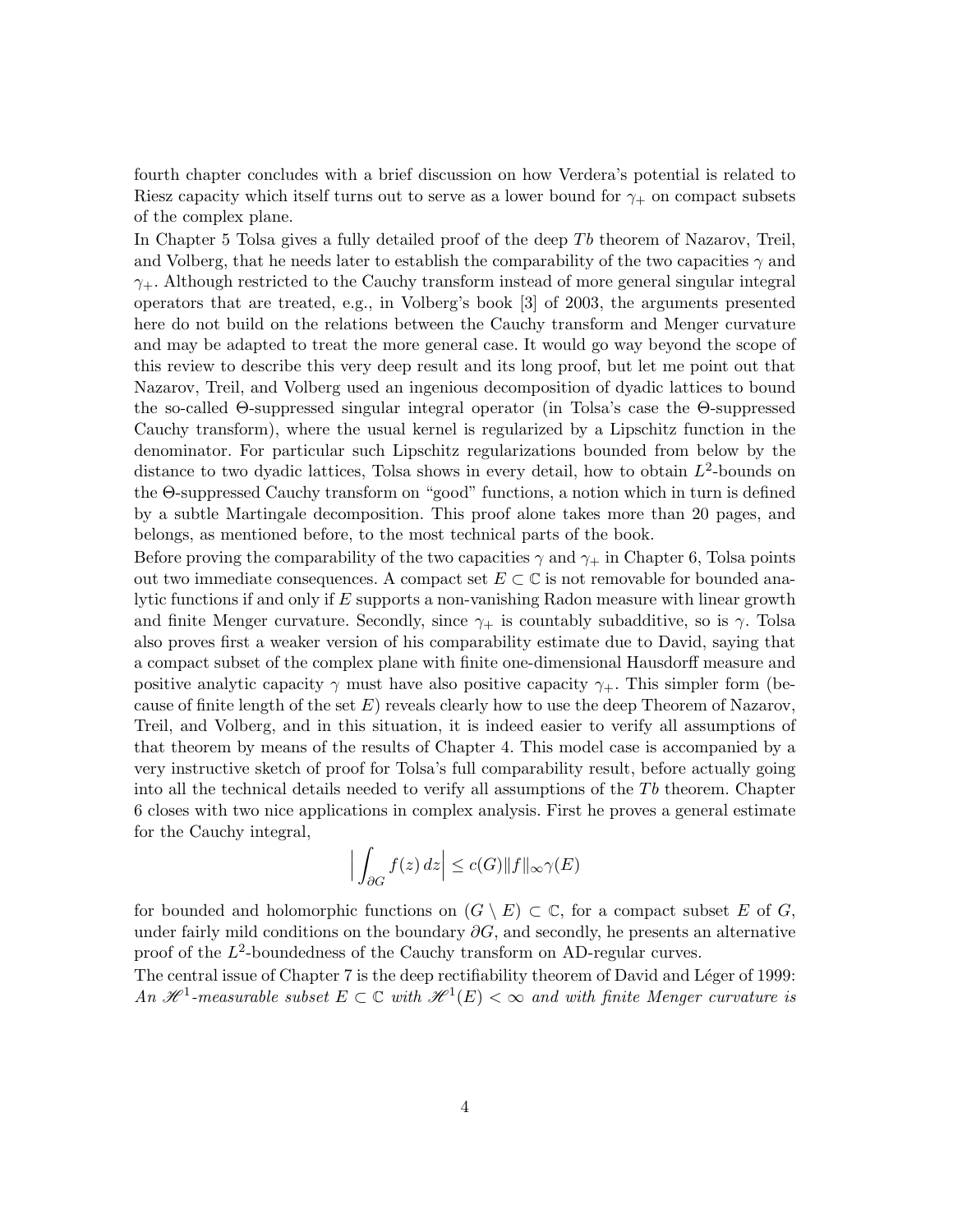1-rectifiable. Before proving this, Tolsa explains why this in connection with his comparability result for  $\gamma$  and  $\gamma_+$  implies immediately David's solution of the Vitushkin conjecture, that is, why the analytic capacity  $\gamma(E)$  vanishes exactly on those one-dimensional compact subsets  $E \subset \mathbb{C}$  of finite length that are purely unrectifiable. In addition, since  $\gamma_+$  and hence  $\gamma$  is countably semiadditive David's result immediately extends to compact subsets  $E \subset \mathbb{C}$ of only  $\sigma$ -finite length, i.e., to sets that can be written as a countable union of sets of finite length. What follows now in Chapter 7 is probably the best presentation of the very technical proof of this deep theorem, even better in my taste than in Dudziak's very nice book [1]. The general strategy of Léger's proof is to decompose  $E$  into its rectifiable and purely unrectifiable part, and to show that this unrectifiable part has zero  $\mathscr{H}^1$ -measure. Assuming to the contrary positive measure of the purely unrectifiable part, one constructs a Lipschitz graph that covers a "good" subset of that part. In order to show that this good subset actually has positive measure (to obtain the contradiction), one needs to carry out very intricate estimates on the "bad" subset of the purely unrectifiable part. And here comes the relation between Menger curvature and  $\beta$ -numbers into effect, since one restricts to a subset with very small Menger curvature, thus controlling also the  $\beta$ -numbers which roughly shows that the set in question is fairly well approximated by lines on different scales. This general strategy sounds appealing, the technical details comprise a lot of precise and subtle estimates. Tolsa adds at the end of this chapter three nice applications: a characterization of 1-rectifiable sets in terms of pointwise Menger curvature, an upper bound on analytic capacity of a Borel subset  $E \subset \mathbb{C}$  in terms of the  $\mathscr{H}^1$ -measure of its rectifiable part, and a new characterization of the analytic capacity for compact subsets  $E \subset \mathbb{C}$  as the supremum of  $\mu(E)$  over those Radon measures  $\mu$  whose Menger curvature is bounded by  $\mu(E)$  and whose upper density is bounded by one. For one-dimensional sets that are, in addition, AD-regular, Tolsa concludes with a rectifiability proof based on Jones's traveling salesman theorem.

The  $L^2$ -boundedness of singular integral operators does not necessarily imply the existence of the pointwise Cauchy principal values – not even almost everywhere, but for Radon measures  $\mu$  on C with linear growth and with  $L^2(\mu)$ -boundedness of the Cauchy transform  $\mathcal{C}_{\mu}$ , Tolsa proves in Chapter 8 that the Cauchy principal value

$$
\text{p.v.}\mathcal{C}_{\mu}f(x)=\lim_{\epsilon\rightarrow 0}\mathcal{C}_{\mu,\epsilon}f(x)=\lim_{\epsilon\rightarrow 0}\int_{|x-y|>\epsilon}\frac{f(y)}{y-x}\,d\mu(y)
$$

exists for every  $f \in L^p(\mu)$ ,  $p \in [1,\infty)$  and for  $\mu$ -a.e.  $x \in \mathbb{C}$ . As an immediate consequence of this in combination with the T1-theorem for the Cauchy transform one can replace  $\mu$  by some finite Radon measure with finite Verdera potential almost everywhere. Tolsa establishes first the existence of principal values for  $\mu = \mathcal{H}^1 \cup \Gamma$ , where  $\Gamma$  is a Lipschitz graph, and also for general complex finite measures for  $\mathcal{H}^1$ -a.e. point on a rectifiable subset of the complex plane. Then he studies Radon measures on  $\mathbb{R}^d$  with growth of degree n and vanishing n-dimensional density a.e., following the approach of Mattila and Verdera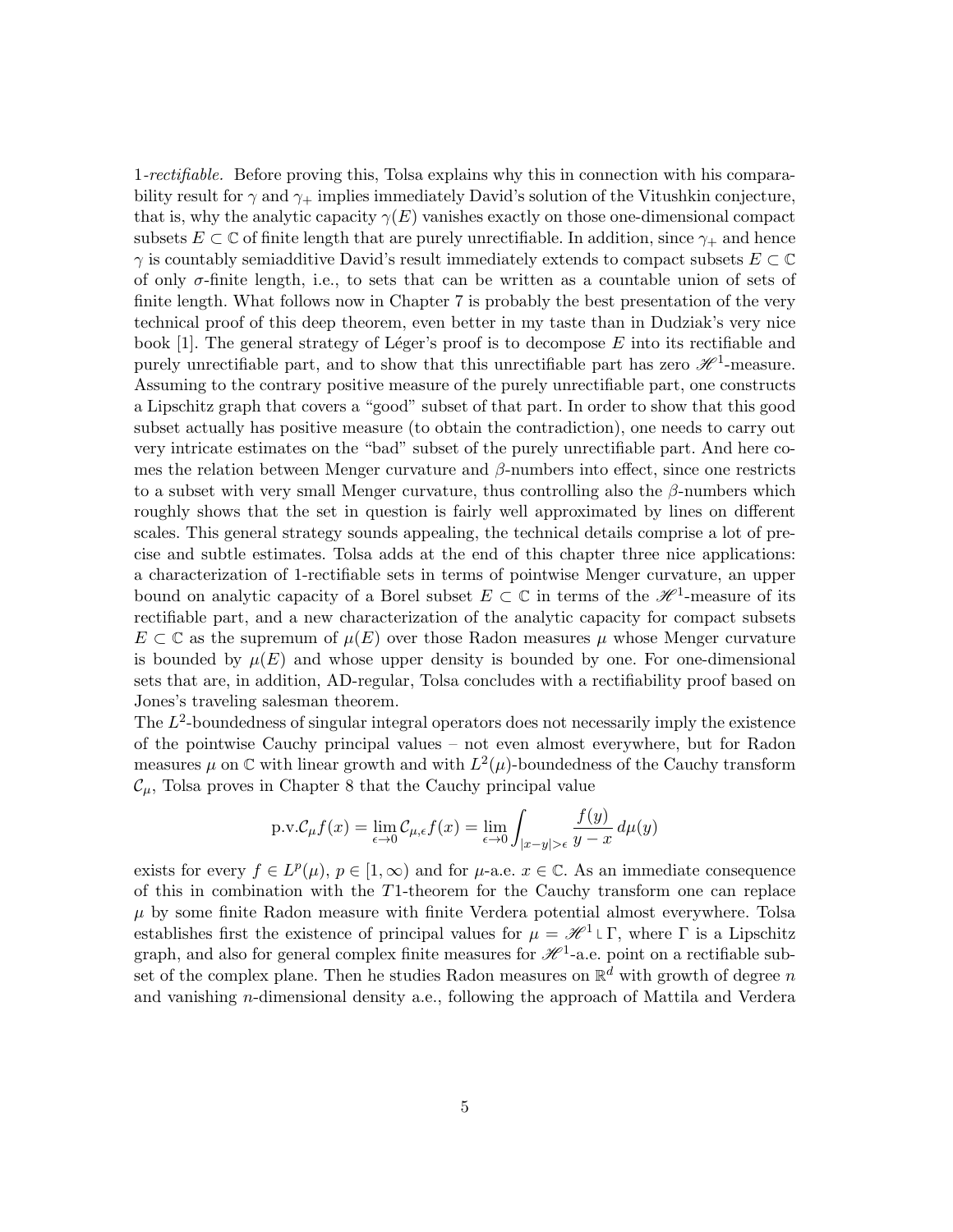(2009), before proving the main existence result for principal values. The two ingredients, rectifiable sets and measures of zero density, appear naturally through a simple decomposition of the support of  $f\mu$ , where it suffices to work on the dense set of  $C^1$ -functions f. Here, it is worth mentioning that the assumed  $L^2$ -boundedness of the Cauchy transform implies finite Menger curvature of the subsets where the upper density is positive, so that the David-Léger theorem of Chapter 7 can be applied to deduce rectifiability. The second part of Chapter 8 discusses the converse: when does the existence of the Cauchy principal value imply the  $L^2$ -boundedness of the Cauchy transform – at least on a subset of positive measure? One particular conclusion for one-dimensional subsets  $E \subset \mathbb{C}$  with  $\mathscr{H}^1(E) < \infty$  is the equivalence of rectifiability, finite Menger curvature, existence of the Cauchy principal value of  $\mathcal{H}^1 \cup E$ , and the boundedness of the maximal Cauchy transform

$$
\mathcal{C}_*(\mathcal{H}^1 \cup E)(x) = \sup_{\epsilon > 0} |\mathcal{C}_\epsilon \mu(x)| = \sup_{\epsilon > 0} \Big| \int_{|x-y| > \epsilon} \frac{1}{y-x} \, d\mu(y) \Big|
$$

for  $\mathscr{H}^1$ -a.e.  $x \in E$ . The main ingredient for this and some related results combining the maximal Cauchy transform with the radial maximal function, or with the upper density of a Radon measure, is again the Tb-theorem of Nazarov, Treil, and Volberg of Chapter 5, albeit not in its full generality this time.

In the final Chapter 9, Tolsa continues the Calderón-Zygmund theory for non-homogeneous spaces by discussing his variant of the space of bounded mean oscillation introduced in 2001 that is adapted to non-doubling measures  $\mu$  on  $\mathbb{R}^d$ , so that, e.g., a John-Nirenberg inequality holds, and such that  $L^2(\mu)$ -bounded singular integral operators are also bounded from  $L^{\infty}(\mu)$  to this new BMO-type space, denoted by  $R BMO(\mu)$ , which stands for regular bounded mean oscillation. The additional regularity requirement distinguishing this new space is some explicit control of the difference of two "means"  $f_Q$  and  $f_R$  for different cubes  $Q \subset R$  of non-zero measure, which is, indeed, satisfied for functions  $f = T_{\mu}(g)$ , if  $T_{\mu}$  is an  $L^2(\mu)$ -bounded singular integral operator and  $g \in L^{\infty}(\mu)$ . It turns out that  $RBMO(\mu)$  is a Banach space (modulo additive constants) containing  $L^{\infty}(\mu)$ , and that there are various characterizations of this new space. The central boundedness of (e.g. L<sup>2</sup>-bounded) singular integral operators as mappings from  $L^{\infty}(\mu)$  to  $RBMO(\mu)$  follows from a uniform bound on suitable truncations. Three examples of measures on  $\mathbb C$  with linear growth are studied to get a better feeling for RBMO: if  $E \subset \mathbb{C}$  is AD-regular, and  $\mu := \mathcal{H}^1 \cup E$  then  $RBMO(\mu)$  coincides with the usual BMO-space; if  $\mu$  is the planar Lebesgue measure restricted to the unit square then  $RBMO(\mu)$  turns out to be  $L^{\infty}(\mu)$ modulo additive constants. And finally, by means of a more complicated measure on C, Tolsa shows that the more traditional weighted BMO-norms for non-doubling measures heavily depend on the respective weights in this situation, whereas the RBMO-norm does not. The proof of a version of the classic John-Nirenberg inequality adapted to RBMO concludes that first part of Chapter 9. In the second part Tolsa introduces an atomic space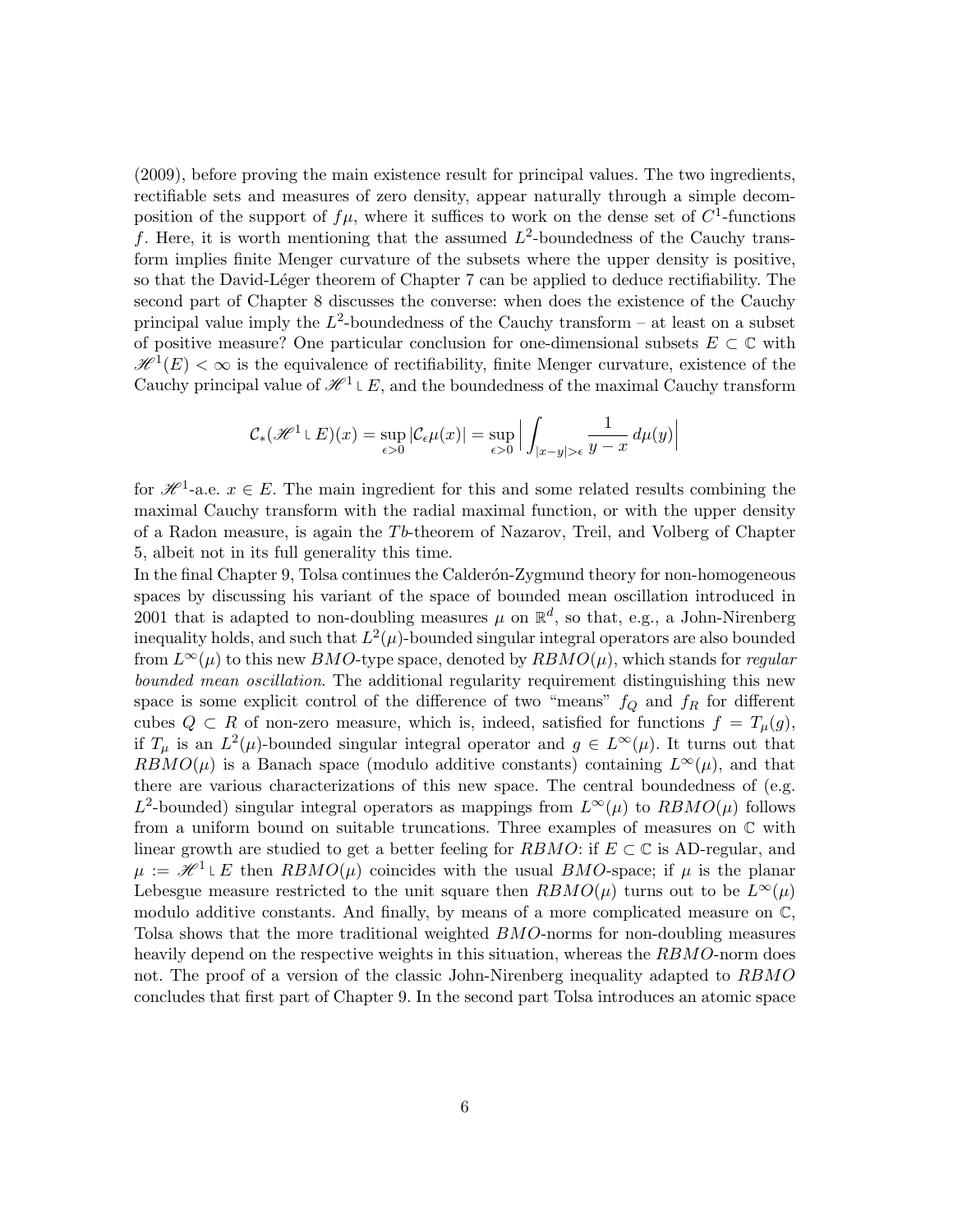as a Hardy space that turns out to be the predual of RBMO thus completing his BMOtheory for non-doubling measures. The central boundedness theorem on singular integral operators specifically asserts that  $L^2$ -bounded singular integral operators are also bounded from this new Hardy space into  $L^1$ , but there is actually a list of three equivalent conditions of that boundedness. By means of an interpolation result (interpolating between "Hardy  $\rightarrow L^{1}$ " and " $L^{\infty} \rightarrow RBMO$ ") in combination with the magic relation between the Cauchy transform and Menger curvature from the third chapter, Tolsa presents an alternative proof of the T1-theorem for the Cauchy transform. This is complemented by a general T1 theorem for Radon measures  $\mu$  on  $\mathbb{R}^d$  with growth of degree n and n-dimensional singular integral operators  $T_{\mu}$ , giving equivalent conditions of the  $L^2(\mu)$ -boundedness in terms of uniform bounds on the truncated operators in  $RBMO(\mu)$ , and in weighted BMO-spaces, respectively, together with additional weak bounds.

This is a great book, I studied large portions of it with great benefit and pleasure. It covers a lot of material in this field – much more than I could mention here – with illuminating views from different perspectives. The arguments are presented with just the right amount of details so that the reader can go through the proofs without consulting the original papers. Most chapters could be read by students with a solid background in analysis, and certain parts of the book could serve as the basis for an advanced student seminar on, say, graduate level. Every chapter starts out with a short introduction so that the stage is set from the outset. In addition, at the beginning of almost every section Tolsa reminds the reader what is to be done next; whenever necessary he recalls definitions or central statements from previous chapters. Moreover, every chapter concludes with brief and very informative sections on history and references, containing additional hints towards generalizations, connections to other fields, and to open problems. These sections are treasures for experts and non-experts alike, since it allows you to either dive into some more specific topic, or to veer off to other related directions with the help of the extensive bibliography, which reflects the latest state of the art. To summarize, this outstanding book belongs in every mathematical library.

## Literatur

- [1] James J. Dudziak. Vitushkin's conjecture for removable sets. Universitext. Springer, New York, 2010.
- [2] Takafumi Murai. A real variable method for the Cauchy transform, and analytic capacity, volume 1307 of Lecture Notes in Mathematics. Springer-Verlag, Berlin, 1988.
- [3] Alexander Volberg. *Calderón-Zygmund capacities and operators on nonhomogeneous* spaces, volume 100 of CBMS Regional Conference Series in Mathematics. Published for